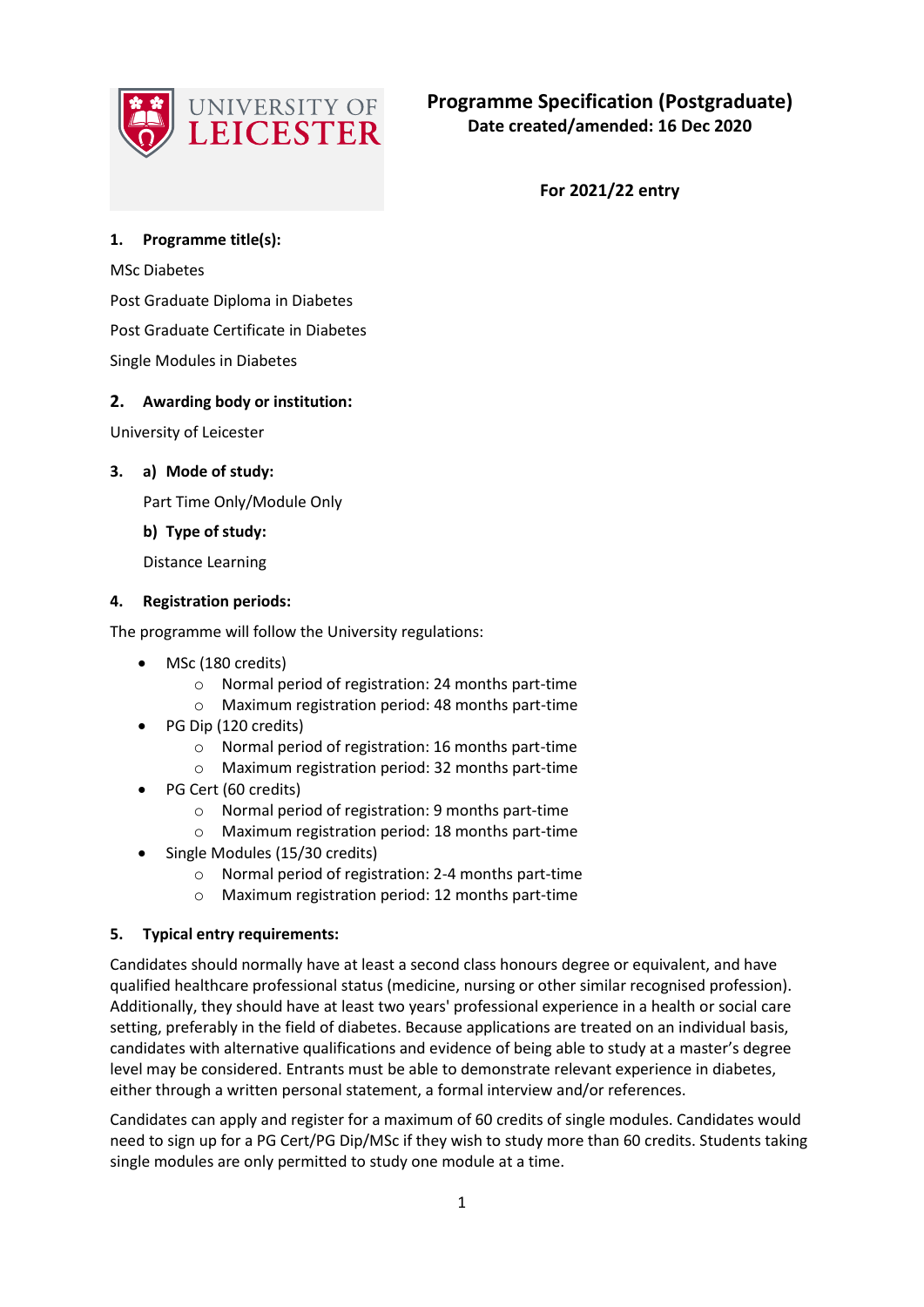Students will be required to meet the standard English language requirements set out in [Senate](https://www2.le.ac.uk/offices/sas2/regulations/documents/senatereg1-entry)  [regulation 1](https://www2.le.ac.uk/offices/sas2/regulations/documents/senatereg1-entry)

# **6. Accreditation of Prior Learning:**

Students can APL up to 60 credits into the PG Diploma or the MSc from another course and in accordance with [Senate Regulation 2](http://www.le.ac.uk/senate-regulation2) and the University [Policy on the Accreditation of Prior Learning.](http://www2.le.ac.uk/offices/sas2/quality/accreditation-of-prior-learning) Credits must be at Level 7 and must be relevant to the programme. For the PG Cert students will be able to APL up to 30 credits into the programme. All APL of credits will be considered on an individual basis by the course directors once evidence of the APL credits has been submitted.

Where AP(C)L is approved this will be graded and, where appropriate, will contribute to the final classification of an award.

# **7. Programme aims:**

This programme aims:

- To equip students with the knowledge and skills to deliver effective, high quality, evidence based clinical diabetes care in adults underpinned by the latest academic advances
- To maximise confidence by providing a highly interactive positive learning environment in which the student realises their own academic development
- To give MSc students experience of research through the module entitled Foundation Research and the Dissertation Module which will prepare them for further research opportunities or health related career posts requiring these skills.

# **8. Reference points used to inform the programme specification:**

The programme is being written in accordance with the International Curriculum for Diabetes Health Professional Education (2008)

The following documents have been used to provide benchmarking and inform the content and standard of the programme:

- University of Leicester Learning Strategy 2017-2021
- University of Leicester Teaching Strategy 2017-2021
- External Examiners' report (annual)
- University of Leicester Periodic Developmental Review Report
- Higher Education Review: University of Leicester, February 2016
- The framework for higher education qualifications in England, Wales and Northern Ireland FHEQ. 2<sup>nd</sup> Edition (October 2014)
- NICE Technology Appraisals related to diabetes
- NICE Guidance related to diabetes
- [QAA The UK Quality Code for Higher Education](http://qaa.ac.uk/en/quality-code/the-existing-uk-quality-code)
- QAA Masters Degree Characteristics 2015
- [IDF International Standards for Education of Diabetes Health Care Professionals \(2015\)](https://www.idf.org/our-activities/advocacy-awareness/resources-and-tools/63:international-standards-for-education-of-diabetes-health-professionals.html)
- Feedback from the Marketing Communications Office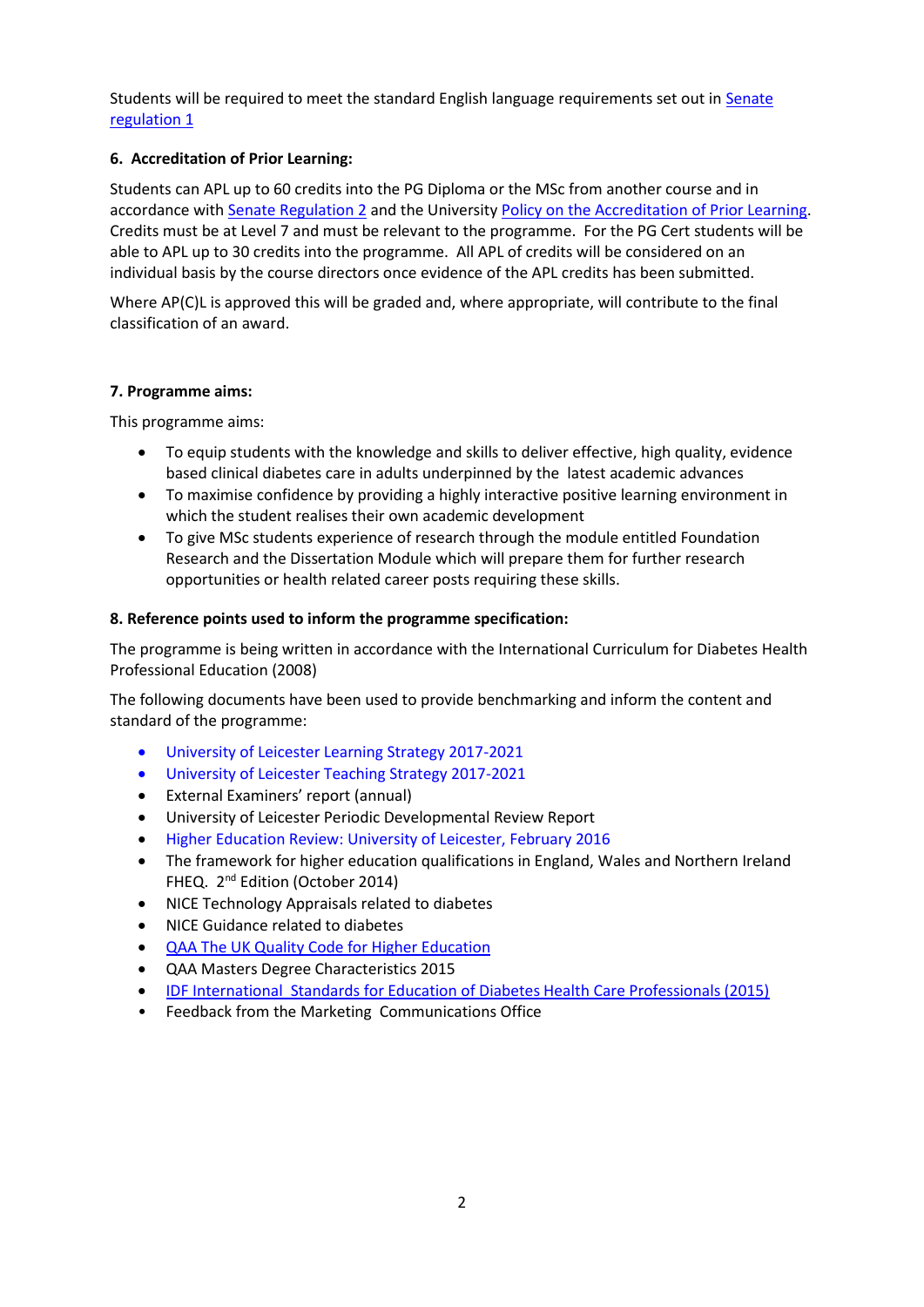# **9. Programme Outcomes:**

Unless otherwise stated, programme outcomes apply to all awards specified in 1. Programme title(s).

| <b>Intended Learning</b><br><b>Outcomes</b>                                                                                                                                                                                                                            | <b>Teaching and Learning Methods</b>                                                                                                                                             | <b>How Demonstrated?</b>                                                                                 |  |
|------------------------------------------------------------------------------------------------------------------------------------------------------------------------------------------------------------------------------------------------------------------------|----------------------------------------------------------------------------------------------------------------------------------------------------------------------------------|----------------------------------------------------------------------------------------------------------|--|
|                                                                                                                                                                                                                                                                        | (a) Discipline specific knowledge<br>and competencies                                                                                                                            |                                                                                                          |  |
|                                                                                                                                                                                                                                                                        | <b>Knowledge</b>                                                                                                                                                                 |                                                                                                          |  |
| <b>Certificate</b>                                                                                                                                                                                                                                                     | <b>Certificate</b>                                                                                                                                                               | <b>Certificate</b>                                                                                       |  |
| Identify and recognise the<br>components of clinical presentation<br>and management in all aspects of<br>diabetes care. In addition to this<br>students will gain sound knowledge<br>of the theories and evidence bases<br>underpinning their chosen option<br>modules | On line Lectures and podcasts, tutorials,<br>directed reading, webinars, problem<br>solving online scenarios, discussion<br>forums, reflective journals and weekly<br>live chats | Essays, exam, discussion forum and<br>reflective journal<br>Complete assignments                         |  |
| <b>Diploma</b>                                                                                                                                                                                                                                                         | <b>Diploma</b>                                                                                                                                                                   | <b>Diploma</b>                                                                                           |  |
| In addition to the above, graduates<br>should possess a sound knowledge<br>of the complications of diabetes,<br>and knowledge from their extra<br>option modules studied                                                                                               | As above                                                                                                                                                                         | As above                                                                                                 |  |
| <b>Masters</b>                                                                                                                                                                                                                                                         | <b>Masters</b>                                                                                                                                                                   | <b>Masters</b>                                                                                           |  |
| In addition to the above, students<br>should possess knowledge of<br>research methods and<br>methodologies through the<br>Foundation Research Module and<br>management of dissertation<br>project                                                                      | In addition to the above, the dissertation<br>supervision process, tutorials and<br>independent study.                                                                           | Oral presentation of dissertation and<br>completion of written dissertation.                             |  |
|                                                                                                                                                                                                                                                                        | <b>Concepts</b>                                                                                                                                                                  |                                                                                                          |  |
| <b>Certificate</b>                                                                                                                                                                                                                                                     | <b>Certificate</b>                                                                                                                                                               | <b>Certificate</b>                                                                                       |  |
| Demonstrate how to interpret,<br>evaluate and apply theory of the<br>concepts of various areas of<br>diabetes care to clinical practice,<br>including, basic clinical<br>presentation and management,<br>new and advanced therapies,<br>insulin management             | On line lectures and podcasts, tutorials,<br>directed reading, webinars, problem<br>solving online scenarios, discussion<br>forums, reflective journals and weekly<br>live chats | Essays, discussion forum and reflective<br>journal<br>Complete assignments                               |  |
| <b>Diploma</b>                                                                                                                                                                                                                                                         | <b>Diploma</b>                                                                                                                                                                   | <b>Diploma</b>                                                                                           |  |
| In addition to the above, students<br>should be able to explain and<br>critique core methods relating to<br>the presentation and management<br>of diabetes complications, to their<br>chosen option modules                                                            | On line Lectures and podcasts, tutorials,<br>directed reading, webinars, problem<br>solving online scenarios, discussion<br>forums, reflective journals and weekly<br>live chats | As above                                                                                                 |  |
| <b>Masters</b>                                                                                                                                                                                                                                                         | <b>Masters</b>                                                                                                                                                                   | <b>Masters</b>                                                                                           |  |
| In addition to the above, graduates<br>should be able to explain and<br>critique the application of research<br>methods concepts to a dissertation<br>project                                                                                                          | In addition to the above, the dissertation<br>supervision process, tutorials and<br>independent study.                                                                           | In addition to the above, oral<br>presentation of dissertation and<br>completion of written dissertation |  |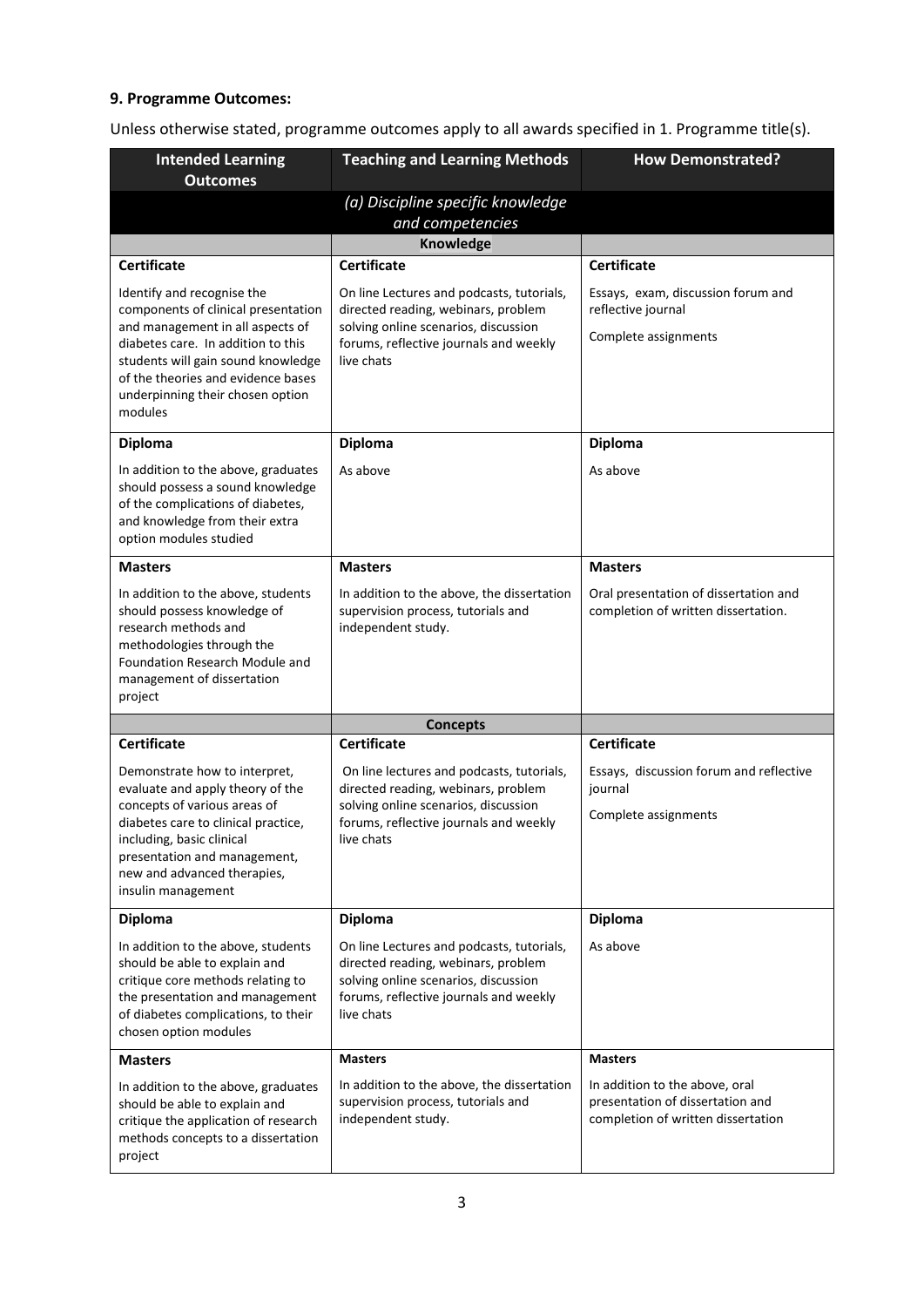| <b>Intended Learning</b><br><b>Outcomes</b>                                                                                                                                                                                                                                                                 | <b>Teaching and Learning Methods</b>                                                                                                                                              | <b>How Demonstrated?</b>                                                                                 |  |
|-------------------------------------------------------------------------------------------------------------------------------------------------------------------------------------------------------------------------------------------------------------------------------------------------------------|-----------------------------------------------------------------------------------------------------------------------------------------------------------------------------------|----------------------------------------------------------------------------------------------------------|--|
|                                                                                                                                                                                                                                                                                                             | <b>Techniques</b>                                                                                                                                                                 |                                                                                                          |  |
| <b>Certificate</b>                                                                                                                                                                                                                                                                                          | <b>Certificate</b>                                                                                                                                                                | <b>Certificate</b>                                                                                       |  |
| Demonstrate clinical expertise and<br>identify personal competencies<br>needed in clinical practice for<br>various aspects of diabetes care,<br>being able to identify appropriate<br>treatment and management<br>regimens with the ability to justify<br>choice of chosen clinical<br>management decisions | On line lectures and podcasts, tutorials,<br>directed reading, webinars, problem<br>solving online scenarios, discussion<br>forums, reflective journals and weekly<br>live chats  | Essays, exam, discussion forum and<br>reflective journal<br>Complete assignments                         |  |
| <b>Diploma</b>                                                                                                                                                                                                                                                                                              | Diploma                                                                                                                                                                           | Diploma                                                                                                  |  |
| As above in additional speciality<br>areas of diabetes                                                                                                                                                                                                                                                      | On line lectures and podcasts, tutorials,<br>directed reading, webinars, problem<br>solving online scenarios, discussion<br>forums, reflective journals and weekly<br>live chats  | As above                                                                                                 |  |
| <b>Masters</b>                                                                                                                                                                                                                                                                                              | <b>Masters</b>                                                                                                                                                                    | <b>Masters</b>                                                                                           |  |
| In addition to the above, students                                                                                                                                                                                                                                                                          | In addition to the above, the dissertation                                                                                                                                        | In addition to the above;                                                                                |  |
| should apply chosen research<br>methods/techniques to a<br>dissertation project                                                                                                                                                                                                                             | supervision process, tutorials and<br>independent study.                                                                                                                          | Oral presentation of dissertation and<br>completion of written dissertation                              |  |
|                                                                                                                                                                                                                                                                                                             | <b>Critical analysis</b>                                                                                                                                                          |                                                                                                          |  |
| <b>Certificate</b>                                                                                                                                                                                                                                                                                          | <b>Certificate</b>                                                                                                                                                                | <b>Certificate</b>                                                                                       |  |
| Critically review, debate and<br>discuss literature on the<br>management of diabetes care                                                                                                                                                                                                                   | On line lectures and podcasts, tutorials,<br>directed reading, webinars, problem<br>solving online scenarios, discussion<br>forums, reflective journals and weekly<br>live chats. | Essays, exam, discussion forum and<br>reflective journal<br>Complete assignments                         |  |
| <b>Diploma</b>                                                                                                                                                                                                                                                                                              | <b>Diploma</b>                                                                                                                                                                    | <b>Diploma</b>                                                                                           |  |
| As above in additional specialist<br>subjects related to diabetes                                                                                                                                                                                                                                           | As above                                                                                                                                                                          | As above                                                                                                 |  |
| <b>Masters</b>                                                                                                                                                                                                                                                                                              | <b>Masters</b>                                                                                                                                                                    | <b>Masters</b>                                                                                           |  |
| In addition to the above, be able to<br>analyse, interpret and critically<br>appraise dissertation data/findings<br>and discuss recommendations                                                                                                                                                             | In addition to the above, the dissertation<br>supervision process, tutorials and<br>independent research                                                                          | In addition to the above;<br>Oral presentation of dissertation and<br>completion of written dissertation |  |
|                                                                                                                                                                                                                                                                                                             | Presentation                                                                                                                                                                      |                                                                                                          |  |
| <b>Certificate</b>                                                                                                                                                                                                                                                                                          | <b>Certificate</b>                                                                                                                                                                | <b>Certificate</b>                                                                                       |  |
| Ability to present orally in writing<br>individual and group work,<br>specifically case study discussions,<br>critical appraisal of published<br>literature                                                                                                                                                 | On line lectures and podcasts, tutorials,<br>directed reading, webinars, problem<br>solving online scenarios, discussion<br>forums, reflective journals and weekly<br>live chats  | Essays, exam, discussion forum and<br>reflective journal<br>Complete assignments                         |  |
| <b>Diploma</b>                                                                                                                                                                                                                                                                                              | <b>Diploma</b>                                                                                                                                                                    | <b>Diploma</b>                                                                                           |  |
| As above                                                                                                                                                                                                                                                                                                    | As above                                                                                                                                                                          | As above                                                                                                 |  |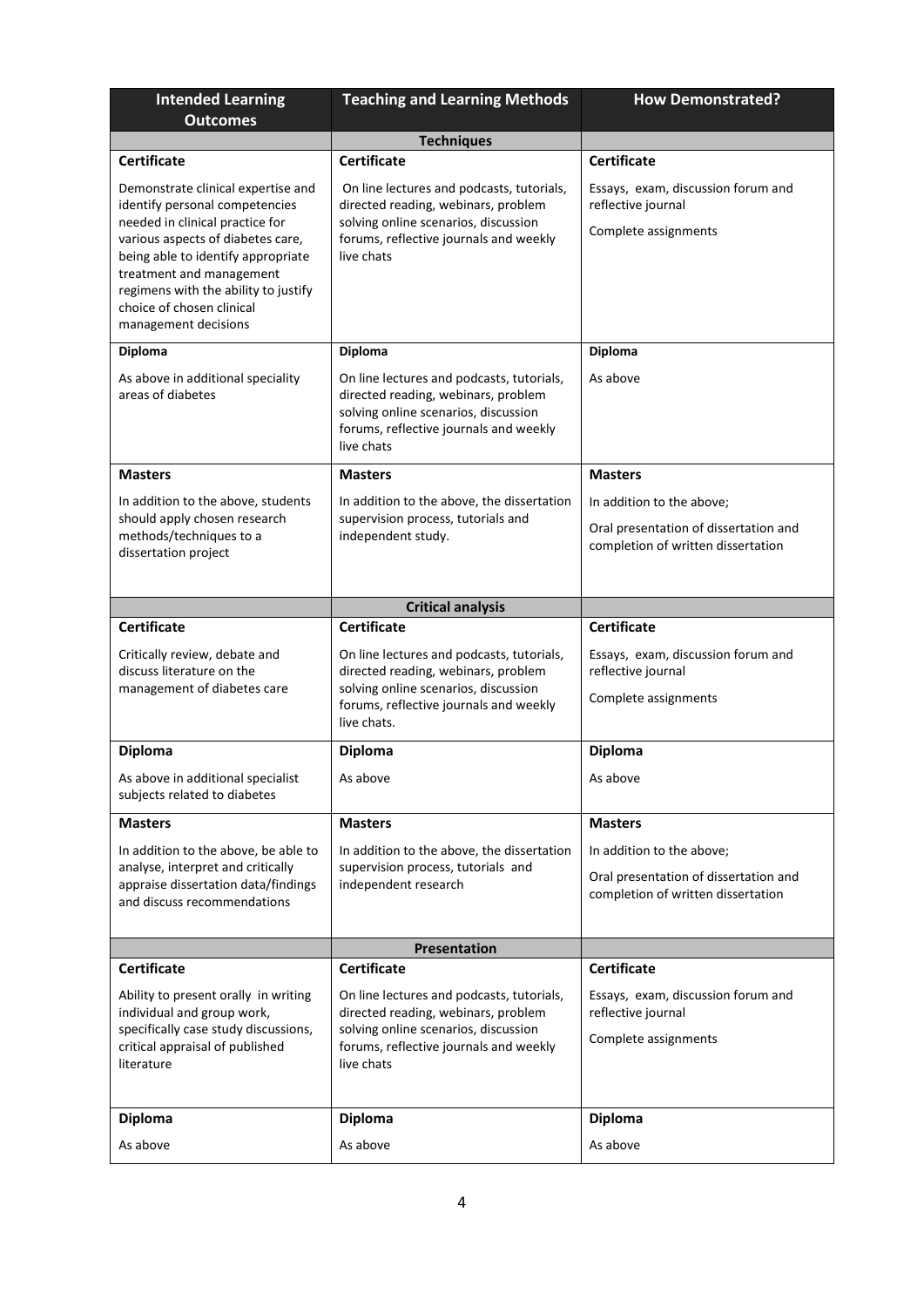| <b>Intended Learning</b><br><b>Outcomes</b>                                                                                                                                                                                                                                                                                                                                                                                                                                                                    | <b>Teaching and Learning Methods</b>                                                                                                                                                                                                                                                               | <b>How Demonstrated?</b>                                                                                 |  |
|----------------------------------------------------------------------------------------------------------------------------------------------------------------------------------------------------------------------------------------------------------------------------------------------------------------------------------------------------------------------------------------------------------------------------------------------------------------------------------------------------------------|----------------------------------------------------------------------------------------------------------------------------------------------------------------------------------------------------------------------------------------------------------------------------------------------------|----------------------------------------------------------------------------------------------------------|--|
| <b>Masters</b>                                                                                                                                                                                                                                                                                                                                                                                                                                                                                                 | <b>Masters</b>                                                                                                                                                                                                                                                                                     | <b>Masters</b>                                                                                           |  |
| In addition to the above, present<br>orally a dissertation proposal and<br>written presentation of dissertation<br>project                                                                                                                                                                                                                                                                                                                                                                                     | In addition to the above, present orally a<br>dissertation proposal and progress and<br>receive feedback; and the dissertation<br>supervision process, tutorials and<br>independent research                                                                                                       | Oral presentation of dissertation and<br>completion of written dissertation                              |  |
|                                                                                                                                                                                                                                                                                                                                                                                                                                                                                                                | <b>Appraisal of evidence</b>                                                                                                                                                                                                                                                                       |                                                                                                          |  |
| <b>Certificate</b>                                                                                                                                                                                                                                                                                                                                                                                                                                                                                             | <b>Certificate</b>                                                                                                                                                                                                                                                                                 | <b>Certificate</b>                                                                                       |  |
| Demonstrate the ability to critically<br>appraise published research<br>literature in relation to clinical<br>areas of diabetes and examine<br>outcomes of this published<br>evidence in relation to clinical<br>practice                                                                                                                                                                                                                                                                                      | On line lectures and podcasts, tutorials,<br>directed reading, webinars, problem<br>solving online scenarios, discussion<br>forums, reflective journals and weekly<br>live chats                                                                                                                   | Essays, exam, discussion forum and<br>reflective journal<br>Complete assignments                         |  |
| <b>Diploma</b>                                                                                                                                                                                                                                                                                                                                                                                                                                                                                                 | Diploma                                                                                                                                                                                                                                                                                            | Diploma                                                                                                  |  |
| As above, in additional specialist<br>subjects related to diabetes                                                                                                                                                                                                                                                                                                                                                                                                                                             | As above                                                                                                                                                                                                                                                                                           | As above                                                                                                 |  |
| <b>Masters</b>                                                                                                                                                                                                                                                                                                                                                                                                                                                                                                 | <b>Masters</b>                                                                                                                                                                                                                                                                                     | <b>Masters</b>                                                                                           |  |
| In addition to the above;<br>demonstrate an independent level<br>of inquiry at an advanced level                                                                                                                                                                                                                                                                                                                                                                                                               | In addition to the above, the dissertation<br>process and independent research                                                                                                                                                                                                                     | In addition to the above, oral<br>presentation of dissertation and<br>completion of written dissertation |  |
|                                                                                                                                                                                                                                                                                                                                                                                                                                                                                                                | (b) Transferable skills                                                                                                                                                                                                                                                                            |                                                                                                          |  |
| Certificate                                                                                                                                                                                                                                                                                                                                                                                                                                                                                                    | <b>Research skills</b><br><b>Certificate</b>                                                                                                                                                                                                                                                       | <b>Certificate</b>                                                                                       |  |
| Locate, organise and critically<br>appraise evidence, interpret and<br>report on findings                                                                                                                                                                                                                                                                                                                                                                                                                      | This is progressively developed through<br>modes of assessment and formative<br>work including the completion of the<br>Distance Learning Introduction Module,<br>which includes study skills, signposting,<br>on line lectures, group online<br>discussions, study groups and directed<br>reading | Essays, exam, discussion forum and<br>reflective journal<br>Complete assignments                         |  |
| <b>Diploma</b>                                                                                                                                                                                                                                                                                                                                                                                                                                                                                                 | <b>Diploma</b>                                                                                                                                                                                                                                                                                     | <b>Diploma</b>                                                                                           |  |
| As above                                                                                                                                                                                                                                                                                                                                                                                                                                                                                                       | As above                                                                                                                                                                                                                                                                                           | As above                                                                                                 |  |
| <b>Masters</b>                                                                                                                                                                                                                                                                                                                                                                                                                                                                                                 | <b>Masters</b>                                                                                                                                                                                                                                                                                     | <b>Masters</b>                                                                                           |  |
| In addition to the above, to<br>construct dissertation project<br>based on a focused research<br>question; undertake significant<br>background research and a focused<br>literature review; collect and<br>analyse data which is relevant to<br>research question; interpret and<br>report on findings; critically<br>appraise findings in relation to<br>existing literature, and make<br>recommendations for practice and<br>further research; and construct a<br>critical argument at an advanced<br>level. | In addition to the above, the dissertation<br>supervision process, tutorials and<br>independent research.                                                                                                                                                                                          | Oral presentation of dissertation and<br>completion of written dissertation                              |  |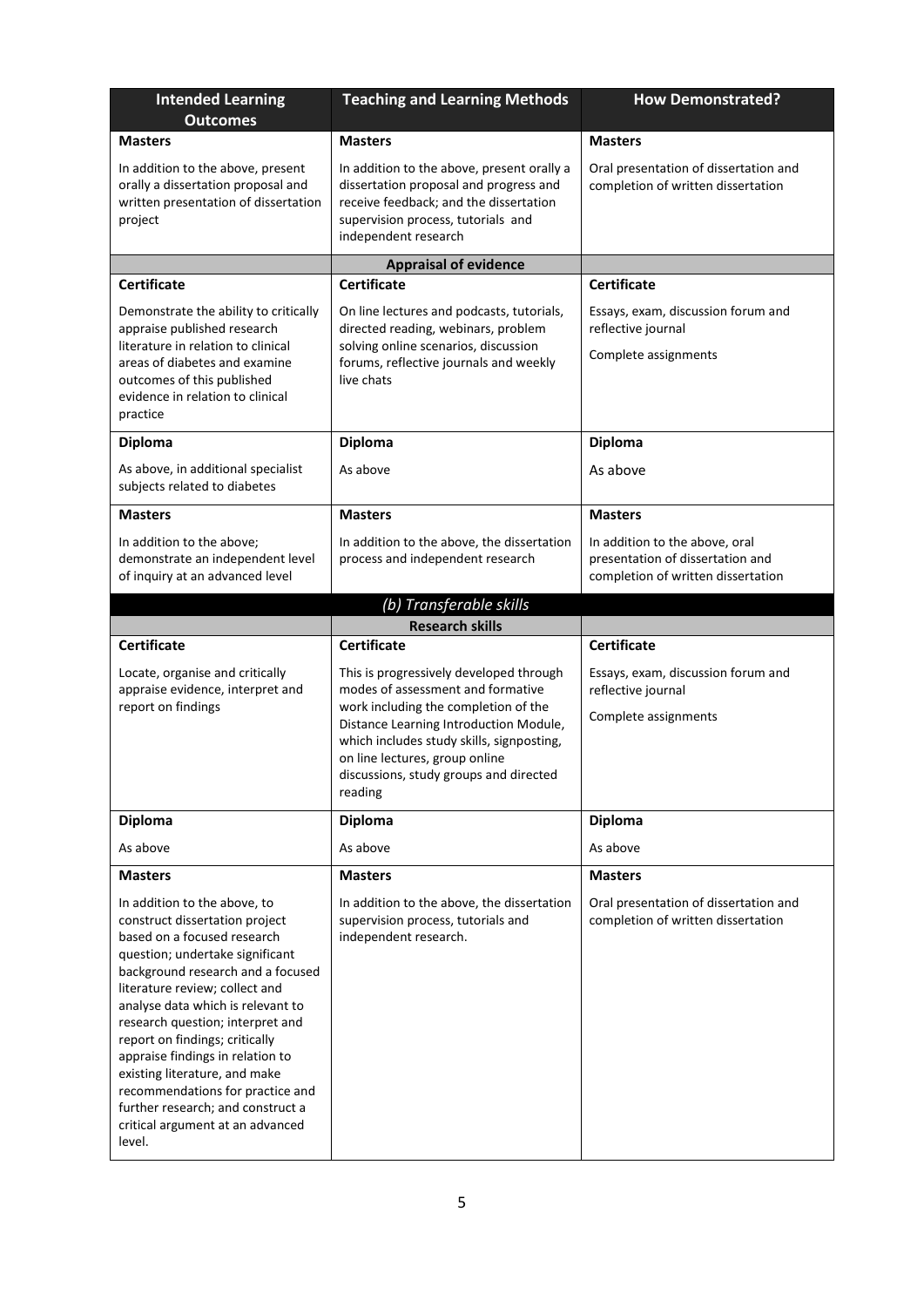| <b>Intended Learning</b><br><b>Outcomes</b>                                                                                                                                                                                                      | <b>Teaching and Learning Methods</b>                                                                                                                                             | <b>How Demonstrated?</b>                                                                                 |  |
|--------------------------------------------------------------------------------------------------------------------------------------------------------------------------------------------------------------------------------------------------|----------------------------------------------------------------------------------------------------------------------------------------------------------------------------------|----------------------------------------------------------------------------------------------------------|--|
|                                                                                                                                                                                                                                                  | <b>Communication skills</b>                                                                                                                                                      |                                                                                                          |  |
| <b>Certificate</b>                                                                                                                                                                                                                               | <b>Certificate</b>                                                                                                                                                               | <b>Certificate</b>                                                                                       |  |
| Demonstrate effective essay<br>writing, and effective<br>communications with fellow<br>students and tutors. Identify<br>effective communication skills<br>needed in clinical practice                                                            | Participation in webinars, on line group<br>discussion forums and weekly live chats                                                                                              | Essays, exam, discussion forum and<br>reflective journal<br>Complete assignments                         |  |
| <b>Diploma</b>                                                                                                                                                                                                                                   | <b>Diploma</b>                                                                                                                                                                   | Diploma                                                                                                  |  |
| In addition to the above, critically<br>discuss and present arguments<br>showing a sound level of analysis;<br>communicate ideas effectively<br>(both orally and in writing) using<br>the appropriate academic<br>convention for the discipline. | As above                                                                                                                                                                         | As above                                                                                                 |  |
| <b>Masters</b>                                                                                                                                                                                                                                   | <b>Masters</b>                                                                                                                                                                   | <b>Masters</b>                                                                                           |  |
| In addition to the above, construct<br>a dissertation that is logically<br>structured and written with clarity<br>and precision                                                                                                                  | In addition to the above, the dissertation<br>supervision process and on line group<br>tutorials                                                                                 | In addition to the above, oral<br>presentation of dissertation and<br>completion of written dissertation |  |
|                                                                                                                                                                                                                                                  | Data presentation                                                                                                                                                                |                                                                                                          |  |
| <b>Certificate</b>                                                                                                                                                                                                                               | <b>Certificate</b>                                                                                                                                                               | <b>Certificate</b>                                                                                       |  |
| Interpret and present basic clinical<br>data and identify the strengths and<br>weaknesses of research papers and<br>evidence                                                                                                                     | On line lectures and podcasts, tutorials,<br>directed reading, webinars, problem<br>solving online scenarios, discussion<br>forums, reflective journals and weekly<br>live chats | Essays, exam, discussion forum and<br>reflective journal<br>Complete assignments                         |  |
| <b>Diploma</b>                                                                                                                                                                                                                                   | <b>Diploma</b>                                                                                                                                                                   | Diploma                                                                                                  |  |
| As above                                                                                                                                                                                                                                         | As above                                                                                                                                                                         | As above                                                                                                 |  |
| <b>Masters</b>                                                                                                                                                                                                                                   | <b>Masters</b>                                                                                                                                                                   | <b>Masters</b>                                                                                           |  |
| In addition to the above, interpret<br>and present data/research<br>(extended literature review,<br>methods, findings, conclusion)/<br>clearly and effectively.                                                                                  | In addition to the above, independent<br>research and the dissertation<br>supervision process                                                                                    | In addition to the above, oral<br>presentation of dissertation and<br>completion of written dissertation |  |
|                                                                                                                                                                                                                                                  | <b>Information technology</b>                                                                                                                                                    |                                                                                                          |  |
| <b>Certificate</b>                                                                                                                                                                                                                               | <b>Certificate</b>                                                                                                                                                               | <b>Certificate</b>                                                                                       |  |
| Demonstrate effective skills in IT<br>using basic office packages such as<br>word and powerpoint. Present<br>assignments in line with the course<br>requirements using appropriate IT<br>resources                                               | On line lectures and podcasts, tutorials,<br>directed reading, webinars, problem<br>solving online scenarios, discussion<br>forums, reflective journals and weekly<br>live chats | Essays, exam, discussion forum and<br>reflective journal<br>Complete assignments                         |  |
| <b>Diploma</b>                                                                                                                                                                                                                                   | Diploma                                                                                                                                                                          | <b>Diploma</b>                                                                                           |  |
| As above                                                                                                                                                                                                                                         | As above                                                                                                                                                                         | As above                                                                                                 |  |
| <b>Masters</b>                                                                                                                                                                                                                                   | <b>Masters</b>                                                                                                                                                                   | <b>Masters</b>                                                                                           |  |
| In addition to the above, use<br>appropriate IT programmes and<br>software to organise, analyse and                                                                                                                                              | In addition to the above, the dissertation<br>supervision process, and experience of                                                                                             | In addition to the above, oral<br>presentation of dissertation and<br>completion of written dissertation |  |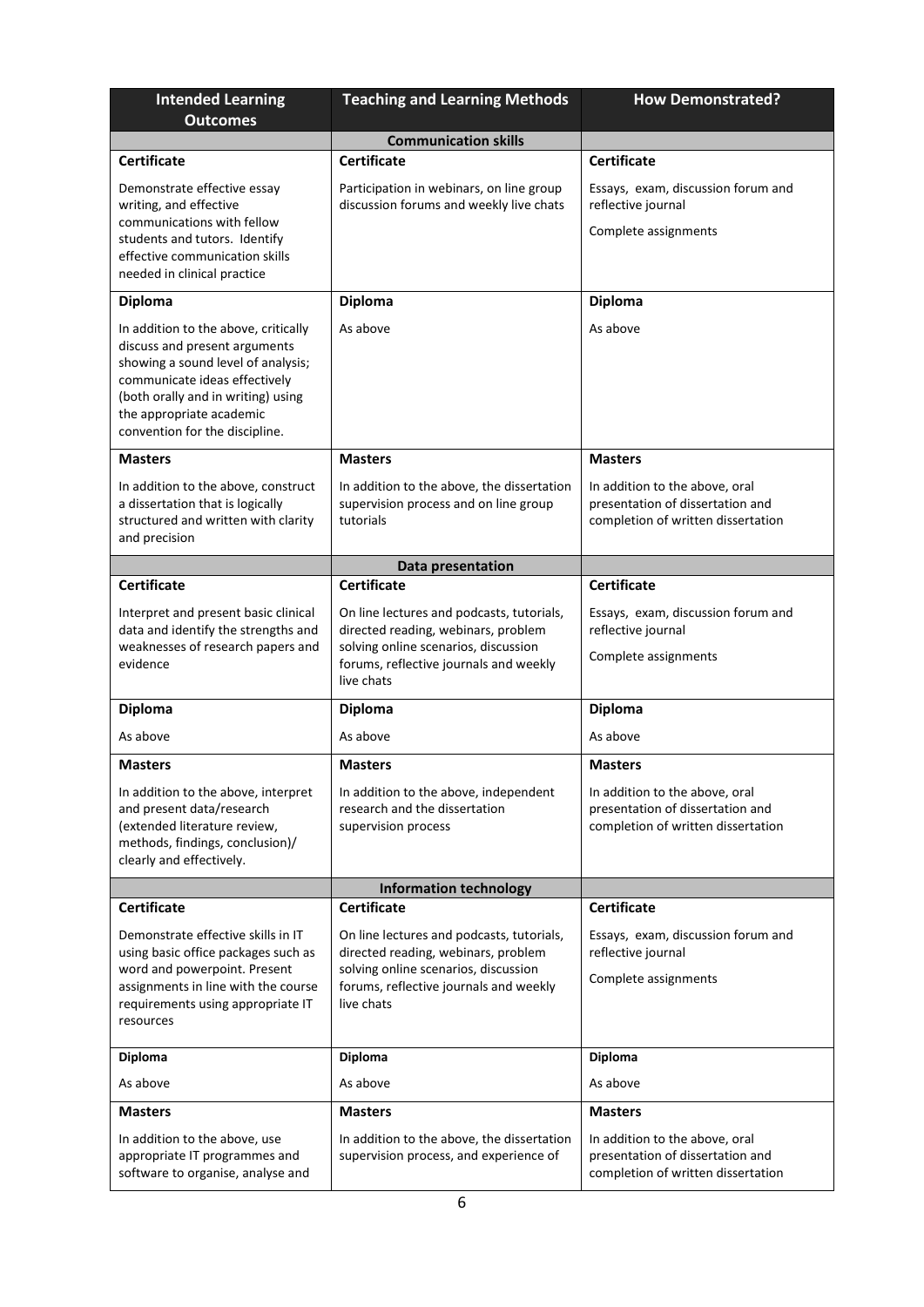| <b>Intended Learning</b><br><b>Outcomes</b>                                                                                                                                                                | <b>Teaching and Learning Methods</b>                                                                                                                                                  | <b>How Demonstrated?</b>                                                                                 |  |
|------------------------------------------------------------------------------------------------------------------------------------------------------------------------------------------------------------|---------------------------------------------------------------------------------------------------------------------------------------------------------------------------------------|----------------------------------------------------------------------------------------------------------|--|
| present data, and to<br>produce/present written<br>dissertation (long document).                                                                                                                           | conducting research and writing the<br>dissertation.                                                                                                                                  |                                                                                                          |  |
|                                                                                                                                                                                                            | <b>Problem solving</b>                                                                                                                                                                |                                                                                                          |  |
| <b>Certificate</b>                                                                                                                                                                                         | <b>Certificate</b>                                                                                                                                                                    | <b>Certificate</b>                                                                                       |  |
| Recognise a clinical problem within<br>a case study scenario and use<br>problem solving skills to consider<br>the published evidence and justify<br>the appropriate course of<br>treatment for the patient | Case study presentations and analysis,<br>group discussion, directed reading                                                                                                          | Essays, exam, discussion forum and<br>reflective journal<br>Complete assignments                         |  |
| <b>Diploma</b>                                                                                                                                                                                             | <b>Diploma</b>                                                                                                                                                                        | Diploma                                                                                                  |  |
| As above                                                                                                                                                                                                   | As above                                                                                                                                                                              | As above                                                                                                 |  |
| <b>Masters</b>                                                                                                                                                                                             | <b>Masters</b>                                                                                                                                                                        | <b>Masters</b>                                                                                           |  |
| As above                                                                                                                                                                                                   | In addition to the above, the dissertation<br>supervision process; experience of<br>conducting independent dissertation<br>project/writing the dissertation and<br>receiving feedback | In addition to the above, oral<br>presentation of dissertation and<br>completion of written dissertation |  |
|                                                                                                                                                                                                            | <b>Working relationships</b>                                                                                                                                                          |                                                                                                          |  |
| <b>Certificate</b>                                                                                                                                                                                         | <b>Certificate</b>                                                                                                                                                                    | <b>Certificate</b>                                                                                       |  |
| Demonstrate effective<br>communication and ability to work<br>effectively in groups/teams to<br>problem solve and critically<br>appraise evidence and treatment<br>management options                      | Webinars, tutorials, discussion boards<br>and problem solving discussion groups                                                                                                       | Essays, exam, discussion forum and<br>reflective journal<br>Complete assignments                         |  |
| <b>Diploma</b>                                                                                                                                                                                             | <b>Diploma</b>                                                                                                                                                                        | Diploma                                                                                                  |  |
| As above                                                                                                                                                                                                   | As above                                                                                                                                                                              | As above                                                                                                 |  |
| <b>Masters</b>                                                                                                                                                                                             | <b>Masters</b>                                                                                                                                                                        | <b>Masters</b>                                                                                           |  |
| As above                                                                                                                                                                                                   | In addition to the above, the dissertation<br>supervision process.                                                                                                                    | In addition to the above, oral<br>presentation of dissertation and<br>completion of written dissertation |  |
|                                                                                                                                                                                                            | <b>Managing learning</b>                                                                                                                                                              |                                                                                                          |  |
| <b>Certificate</b>                                                                                                                                                                                         | <b>Certificate</b>                                                                                                                                                                    | <b>Certificate</b>                                                                                       |  |
| Reflect, appraise and evaluate own<br>learning, showing the ability to<br>identify areas of academic and<br>clinical practice that require<br>increased acquisition of skills                              | On line lectures and podcasts, tutorials,<br>directed reading, webinars and problem<br>solving online scenarios, discussion<br>forums, reflective journals and weekly<br>live chats.  | Essays, exam, discussion forum and<br>reflective journal<br>Complete assignments                         |  |
| <b>Diploma</b>                                                                                                                                                                                             | <b>Diploma</b>                                                                                                                                                                        | <b>Diploma</b>                                                                                           |  |
| As above                                                                                                                                                                                                   | As above                                                                                                                                                                              | As above                                                                                                 |  |
| <b>Masters</b>                                                                                                                                                                                             | <b>Masters</b>                                                                                                                                                                        | <b>Masters</b>                                                                                           |  |
| In addition to the above, construct<br>a credible dissertation project;<br>drawing up a realistic project<br>timetable; carrying out<br>independent research; and<br>reflecting on and writing up results. | In addition to the above, the dissertation<br>supervision process and experience of<br>writing the dissertation.                                                                      | Data preparation in dissertation and<br>dissertation write up<br>Dissertation presentation               |  |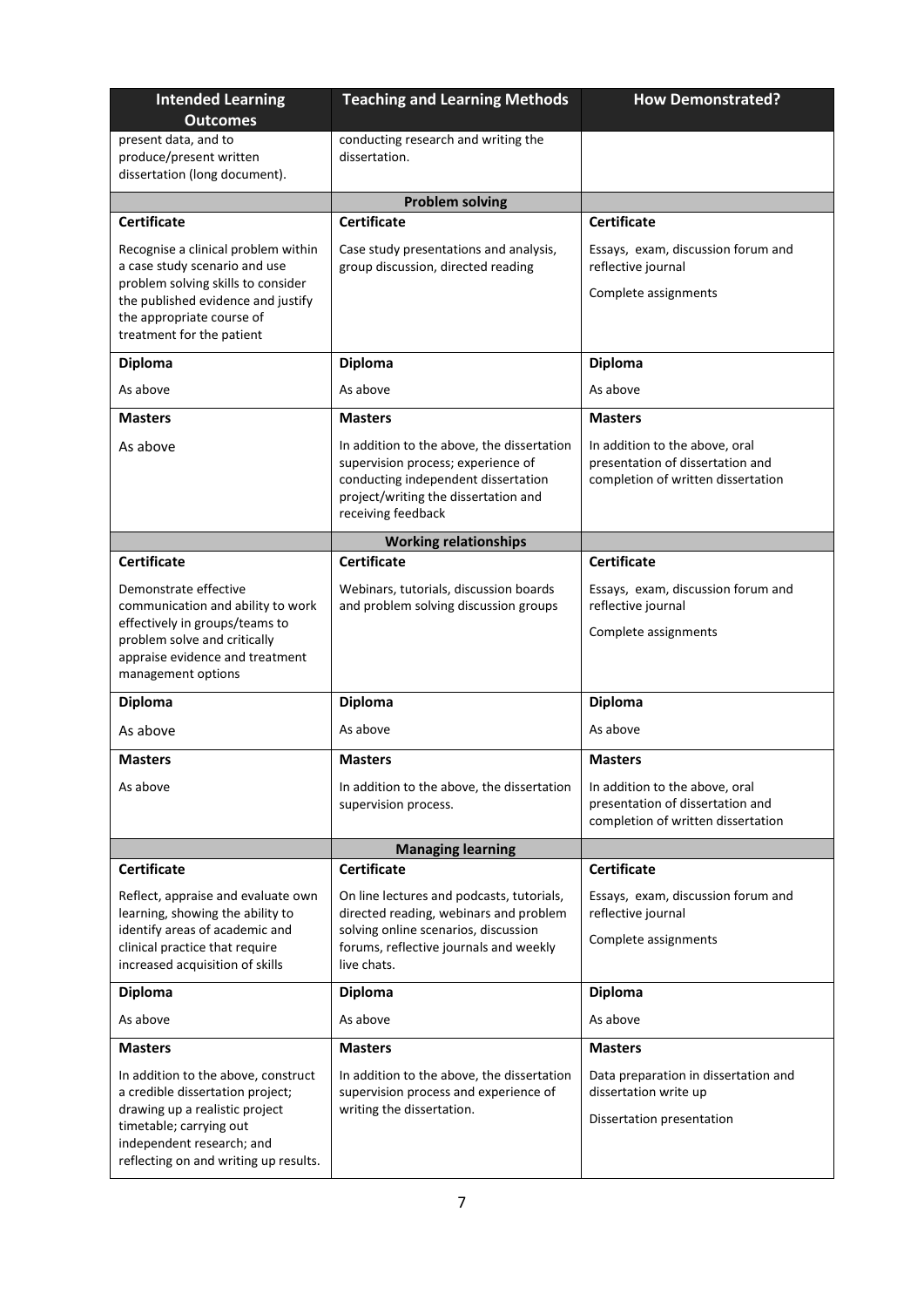| <b>Intended Learning</b><br><b>Outcomes</b>                                                                                                                                                                             | <b>Teaching and Learning Methods</b>                                                                                                          | <b>How Demonstrated?</b>                                                                                                                                     |  |
|-------------------------------------------------------------------------------------------------------------------------------------------------------------------------------------------------------------------------|-----------------------------------------------------------------------------------------------------------------------------------------------|--------------------------------------------------------------------------------------------------------------------------------------------------------------|--|
|                                                                                                                                                                                                                         | Career management                                                                                                                             |                                                                                                                                                              |  |
| <b>Certificate</b>                                                                                                                                                                                                      | <b>Certificate</b>                                                                                                                            | <b>Certificate</b>                                                                                                                                           |  |
| Identify and appraise career<br>progression options through<br>updating knowledge on current<br>vacancies within the area of<br>diabetes, and networking with<br>other students, course staff and<br>invited lecturers. | On line tutorials                                                                                                                             | Postgraduate PDP, effective CV                                                                                                                               |  |
| <b>Diploma</b>                                                                                                                                                                                                          | <b>Diploma</b>                                                                                                                                | <b>Diploma</b>                                                                                                                                               |  |
| As above                                                                                                                                                                                                                | As above                                                                                                                                      | As above                                                                                                                                                     |  |
| <b>Masters</b>                                                                                                                                                                                                          | <b>Masters</b>                                                                                                                                | <b>Masters</b>                                                                                                                                               |  |
| In addition to the above, undertake<br>a dissertation project related to<br>student's work<br>experience/practice. Potential<br>publication and dissemination of<br>findings where appropriate                          | In addition to the above, dissertation<br>supervision process. Experience of<br>conducting a dissertation project and<br>writing dissertation | In addition to the above, complete<br>dissertation<br>Sharing results with colleagues. Potential<br>publication and/or presentation<br>(conference/seminar). |  |

### **10. Special features**

The Diabetes Programme of study is hosted by the Leicester Diabetes Centre, which now forms one of the largest facilities in Europe for conducting first class clinical research and teaching in diabetes. In 2018 the International Diabetes Federation (IDF) awarded LDC the titles of 'IDF Centre of Education' and 'IDF Centre of Excellence in Diabetes Care'.

Our record of delivering the taught modules on the campus MSc programme has given us experience in the delivery of academic and clinical modules offering transferable skills. We have experience in evaluating these modules on a regular basis and developing the programme to meet learners' needs and expectations.

The programme of modules planned will enable key lectures from the campus based programme to be recorded and used in the Distance Learning programme. This will ensure that distance learners will have the same quality of learning materials and access to current knowledge and expertise as campus-based students.

This Distance Learning programme is run by the experienced and high profile academic staff from this specialist centre and students benefit from this experience and their specialist knowledge. The specialist staff and researchers within the LDC are both nationally and internationally recognised and have involvement in developing national and World Health Organisation guidelines for diabetes.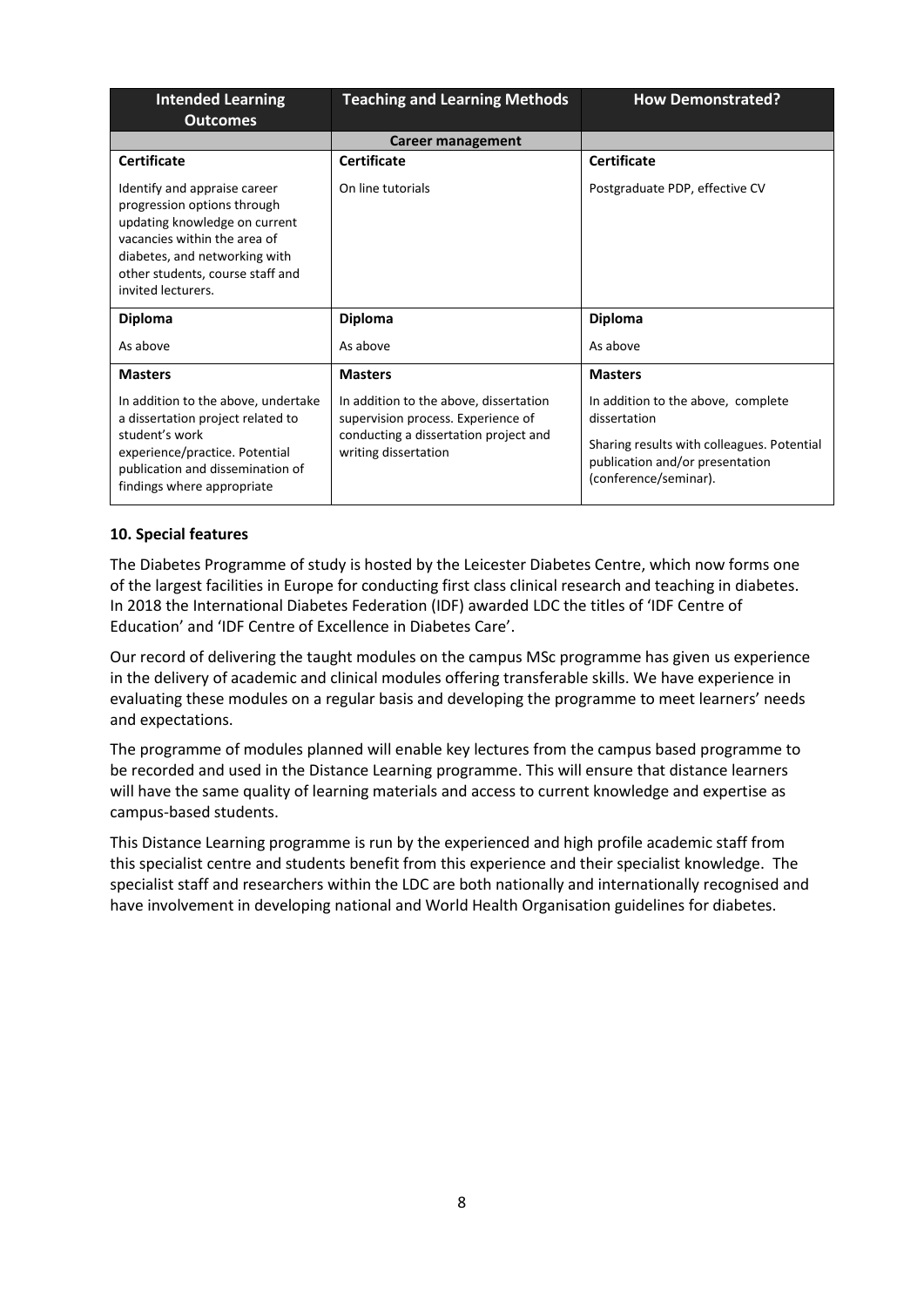# **11. Indicators of programme quality**

- The programme will be subject to standard University of Leicester procedures for quality assessment, including Annual Development Review, liaison with College Academic Committee and the programme will report to the department's Learning and Teaching Committee (L&T).
- An External Examiner will be appointed according to [Senate regulations 7.](http://www.le.ac.uk/senate-regulations)
- There will be systematic, regular evaluation by students registered with the programme, including end of module evaluation.
- The programme has a student staff committee and the elected student representative will be invited to contribute to the board of studies meeting (for unreserved business only).
- The programme's teaching staff will engage with University procedures for peer assessment of teaching and marking.
- **•** Periodic Development Review

The existing campus based MSc and DL course consistently receives excellent feedback from External Examiners. In particular the programme is commended for the quality of the course materials, student feedback and application to clinical practice. The MSc Diabetes has strong student support systems including a student staff committee. Learning and feedback from campus based and DL programmes are shared to enhance the student learning experience.

### **12. Scheme of Assessment:**

As defined i[n Senate Regulation 6:](http://www.le.ac.uk/senate-regulation6) Regulations governing taught postgraduate programmes of study.

# **13. Progression points**

As defined i[n Senate Regulation 6:](http://www.le.ac.uk/senate-regulation6) Regulations governing taught postgraduate programmes of study.

In cases where a student has failed to meet a requirement to progress he or she will be required to withdraw from the course and a recommendation will be made to the Board of Examiners for an intermediate award where appropriate.

### **14. Rules relating to re-sits or re-submissions:**

As defined i[n Senate Regulation 6:](http://www.le.ac.uk/senate-regulation6) Regulations governing taught postgraduate programmes of study.

### **15. External Examiners reports**

The details of the External Examiner(s) for this programme and the most recent External Examiners' reports can be found [here](https://exampapers.le.ac.uk/xmlui/handle/123456789/219)

### **16. Additional features** (e.g. timetable for admissions)

Programme intakes are October and April